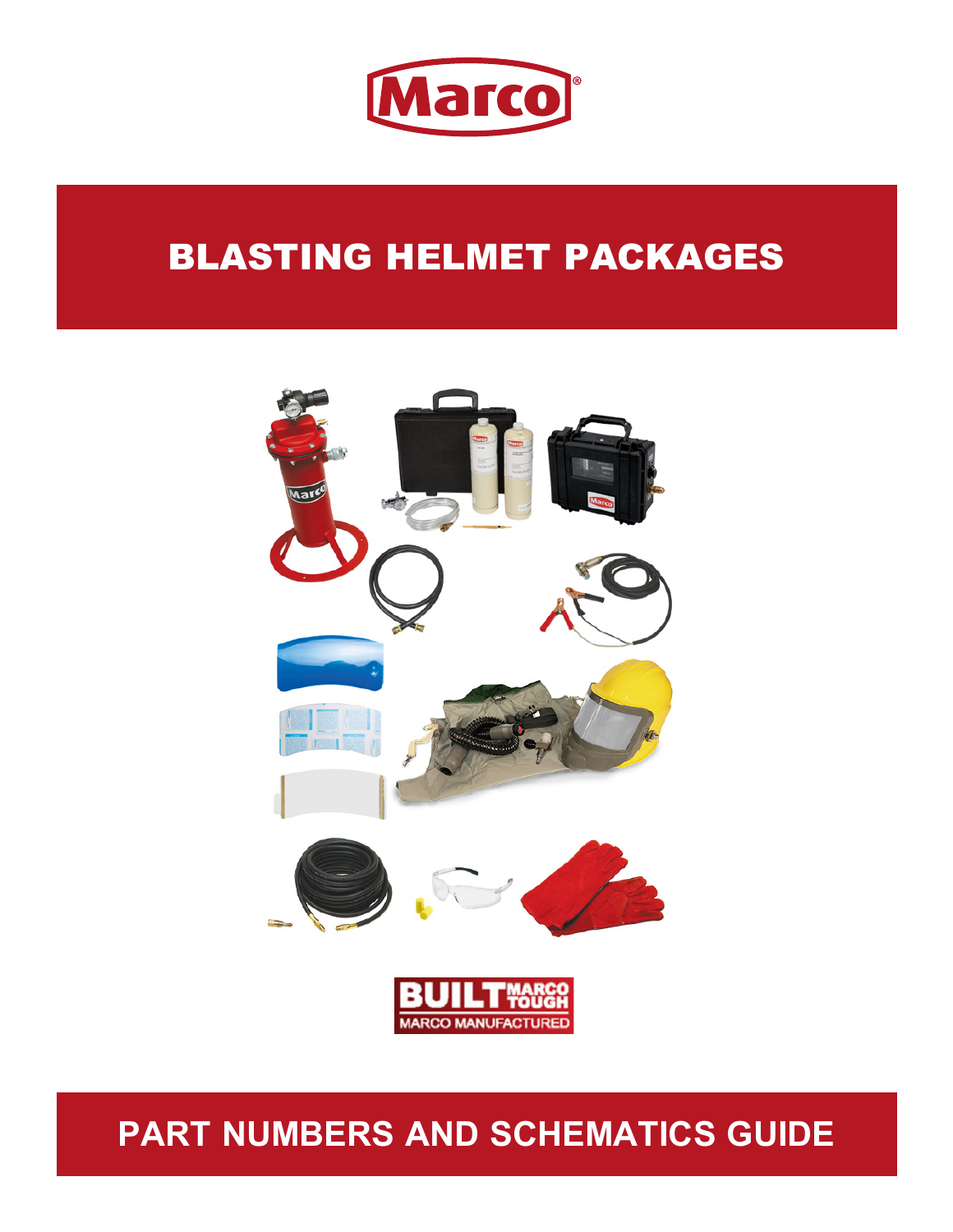## **Company Profile**

Since 1944, Marco has developed a strong tradition of providing innovative and reliable products and services to the surface preparation and protective coatings industries. We are the world's premier provider of Abrasives, Blasting Equipment, Coating Equipment, Engineered Systems, Rental Equipment, Safety Equipment, Service, and Repair.

Through innovative designs and a total commitment to quality, Marco manufactures products that increase production rates, create a safer workplace, and reduce maintenance costs. Marco's industry experience, manufacturing capabilities, legendary customer service, product availability, logistics services, and technology leadership is your assurance that we deliver high quality products and services, providing the best value to you, our customer.

### **The Marco Difference**

- **Industry Experience** With Marco on your team, you have access to expertise which can only come from over 65 years of industry leadership. We have organized our engineering department, production specialists, customer operations, and safety support into a "Center of Competence." As a Marco customer, you have access to hundreds of years of cumulative experience related to your operations.
- **Manufacturing Excellence** Marco is a U.S. based, ISO 9001:2008 certified manufacturer of equipment for the Surface Preparation and Protective Coatings industries. Marco's engineers benchmark the industry to ensure that we design and manufacture superior products that set the "Gold Standard" for performance, safety, and quality.
- **Legendary Customer Service** Marco's legendary customer service team is staffed by friendly, highly-trained individuals who are focused on providing the highest level of product support, order accuracy, and customer satisfaction.
- **Product Availability** We stock over 10,000 SKU's and have over 45 shipping locations to serve North American and International markets for all major brands of blasting and painting equipment. As the largest provider of surface preparation and protective coatings equipment in the world, our inventory levels and product availability are unmatched.
- **Logistics Services** Marco's in-house logistics team is dedicated to moving your shipment anywhere in the world. We move over 14,000 truckloads every year, allowing you to save on freight costs by leveraging our buying power. Lower your process costs with a single invoice, which includes product and freight.
- **Technology Leadership** Our website provides: Operator's Manuals, Part Numbers and Schematics Guides, MSDS information, and Features and Specifications Guides, providing access to information 24/7. Our Extranet application allows you to receive quotes and place orders online. Our Intranet maintains a complete record of your purchase history to assist with ongoing support of your existing equipment and future purchasing decisions.

#### **Vision Statement**

Marco is the world's premier provider of Abrasives, Blasting Equipment, Coating Equipment, Engineered Systems, Rental Equipment, Safety Equipment, Service, and Repair.

#### **Mission Statement**

Marco provides strong leadership and innovation to the surface preparation and protective coatings industries We dedicate our efforts to the continuous improvement of our products, services, processes, people, and most importantly, the quality of our customer's experience.

#### **Quality Statement**

Marco is committed to providing superior quality in the design, manufacturing, distribution, rental, service, and repair of our products. Our ISO 9001:2008 certification extends throughout all operations in all locations. Continuous improvement of our processes and supply chain Integration comprise the core of our business strategy for delivering exceptional quality and value in all Marco products and services.

#### **Management Philosophy**

We are a company dedicated to the success of every customer and associate. We discuss, debate, challenge, measure, and test our ideas. We will be boundless and limitless in our passion to improve. Through sound leadership and dedicated associates, we will ensure a long term, profitable future for Marco, our associates, customers, and suppliers.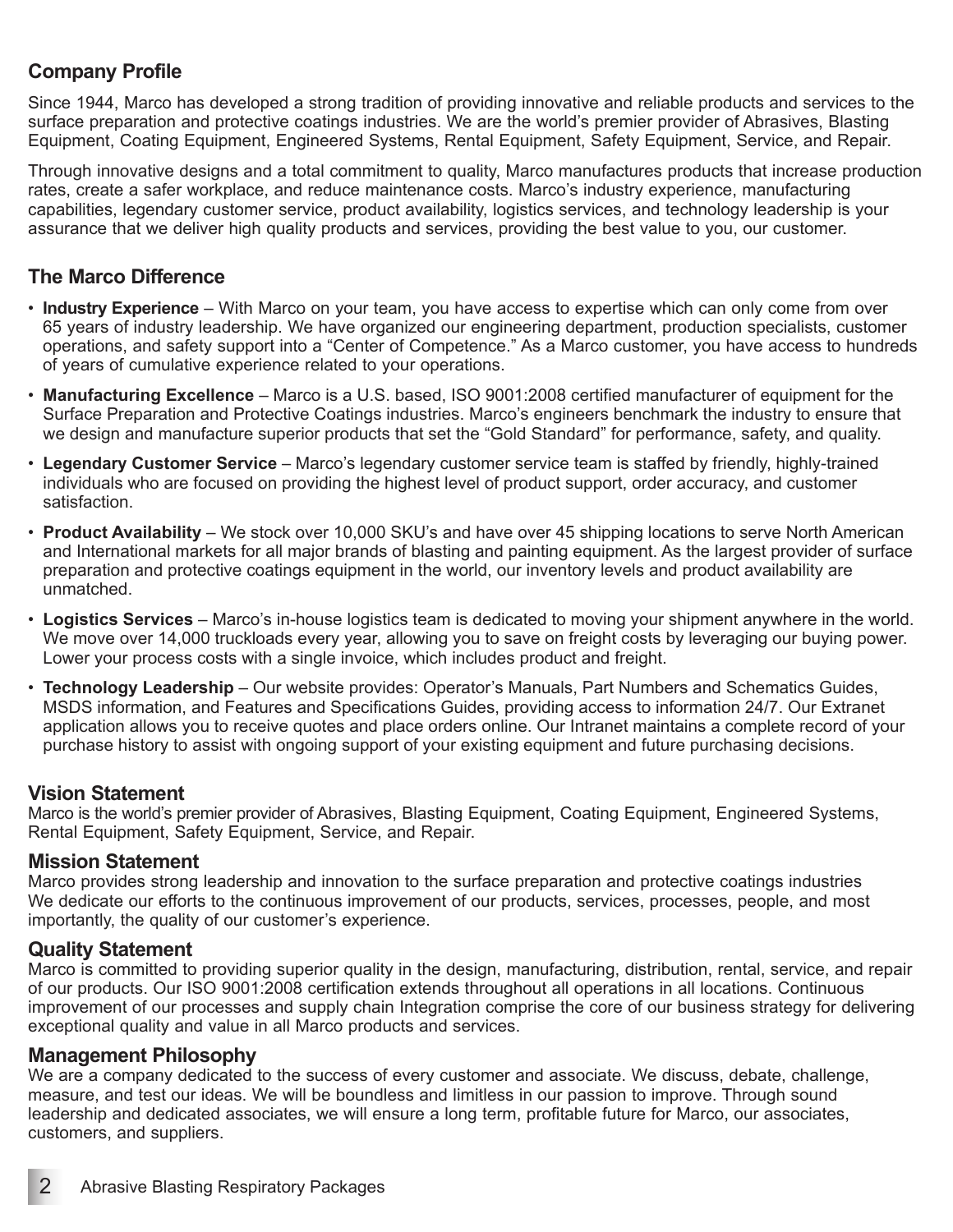# **TABLE OF CONTENTS**

| <b>Abrasive Blasting Respiratory</b><br>Packages 4-8 |  |  |
|------------------------------------------------------|--|--|
|                                                      |  |  |
| Base Abrasive Blasting Respirator Package 5          |  |  |
| Full Abrasive Blasting Respirator Package 6          |  |  |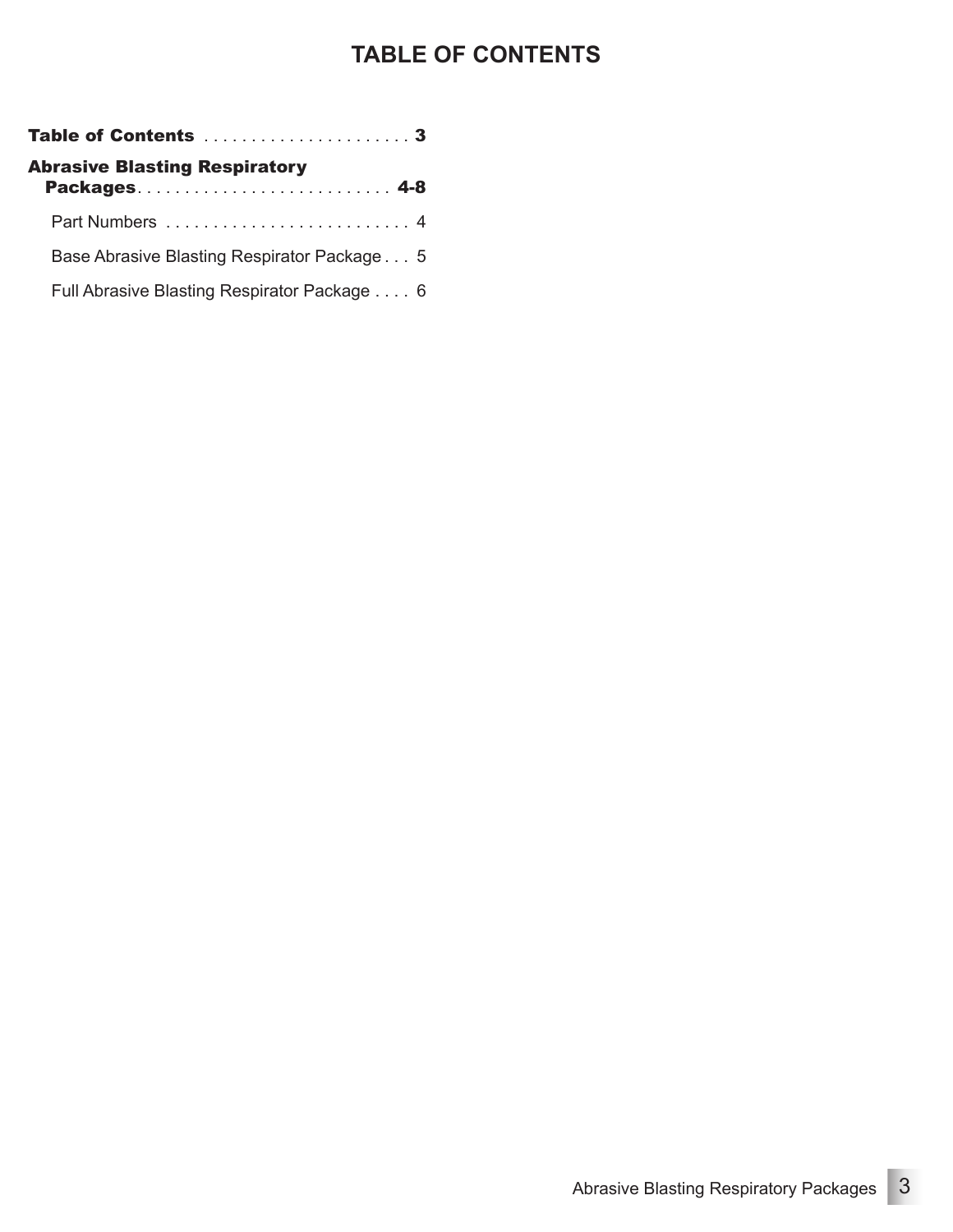# **PART NUMBERS**

| <b>Part</b>    | <b>ABRASIVE BLASTING POT PACKAGES</b>                |
|----------------|------------------------------------------------------|
| <b>Numbers</b> | <b>Description</b>                                   |
|                | 10103908   Base Abrasive Blasting Respirator Package |
|                | 10103909   Full Abrasive Blasting Respirator Package |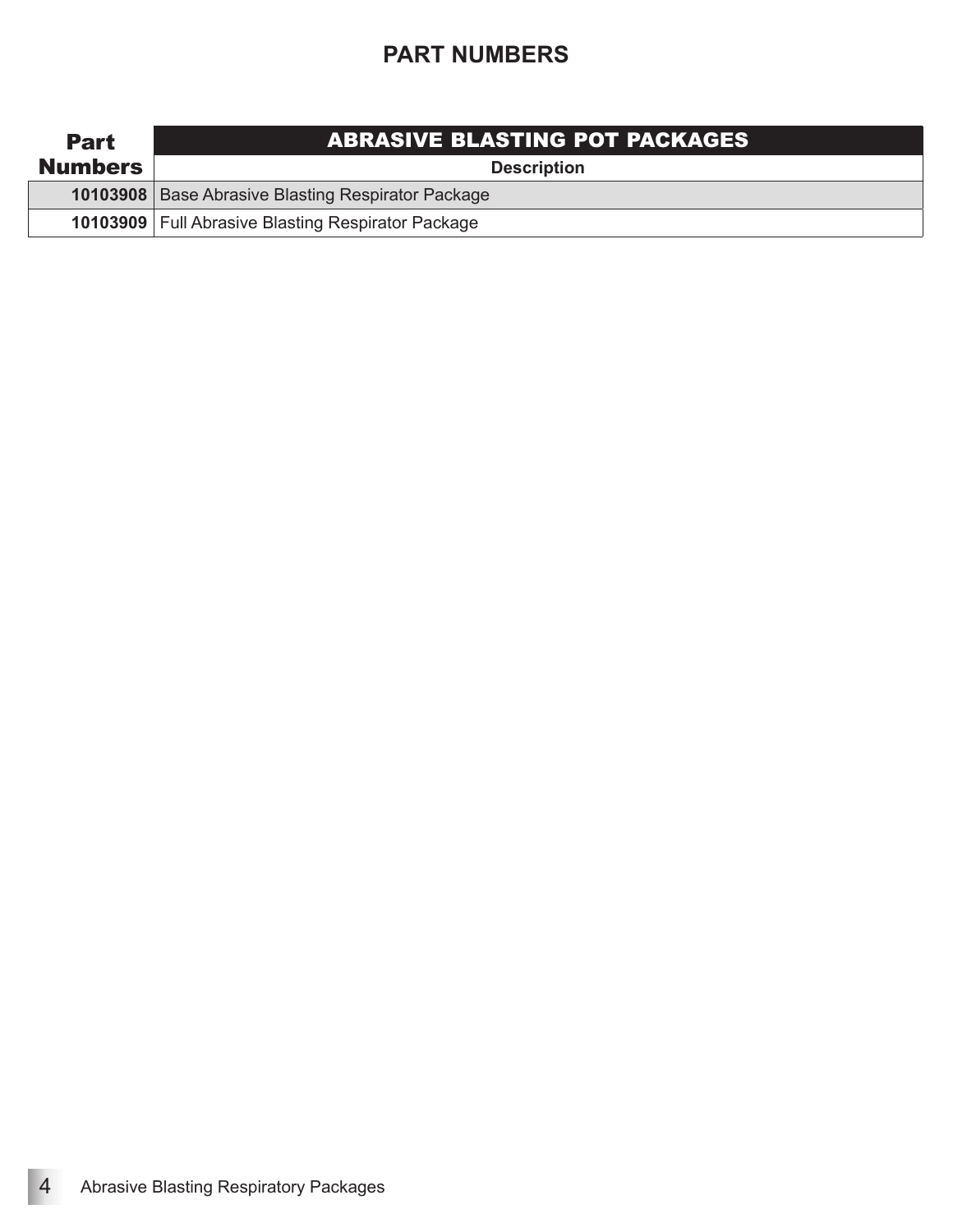## **PART NUMBERS & SCHEMATICS**

# **Figure 1: Base Abrasive Blasting Respirator Package**



| Item#          | Part #      | <b>Description</b>                                                        |
|----------------|-------------|---------------------------------------------------------------------------|
| <b>Fig. 1</b>  |             |                                                                           |
|                | 10103908    | <b>Base Abrasive Blasting Respirator Package</b>                          |
| $\mathbf{1}$   | 10BGVX2840  | Bullard <sup>®</sup> GVX™ Abrasive Blasting Respirator with 28" Grey Cape |
| 2              | 10B5457     | 3/8" x 50' Breathing Line                                                 |
| 3              | 10GL14      | <b>Leather Gloves</b>                                                     |
| 4              | 10BV27      | 1/4" Quick-Disconnect Coupling                                            |
| 5              | 30MCRBK110  | <b>Crews Bearkat Clear Safety Glasses</b>                                 |
| 6              | 30EAR420075 | Neon Blast Ear Plugs (Box of 200 Pair)                                    |
| $\overline{7}$ | 1028600     | 2-Outlet Blastmaster <sup>®</sup> 286 Airline Filter                      |
| 8              | 10ME2       | 2-Lug 1" Male Coupling                                                    |
| 9              | 10BGVXLC    | Mylar Adhesive Lenses, .010 Thickness (Package of 25)                     |
| 10             | 10BBGVXIL   | Inner Lenses, .040 Thickness (Package of 25)                              |
| 11             | 10BBGVXOL15 | Outer Lenses, .015 Thickness (Package of 50)                              |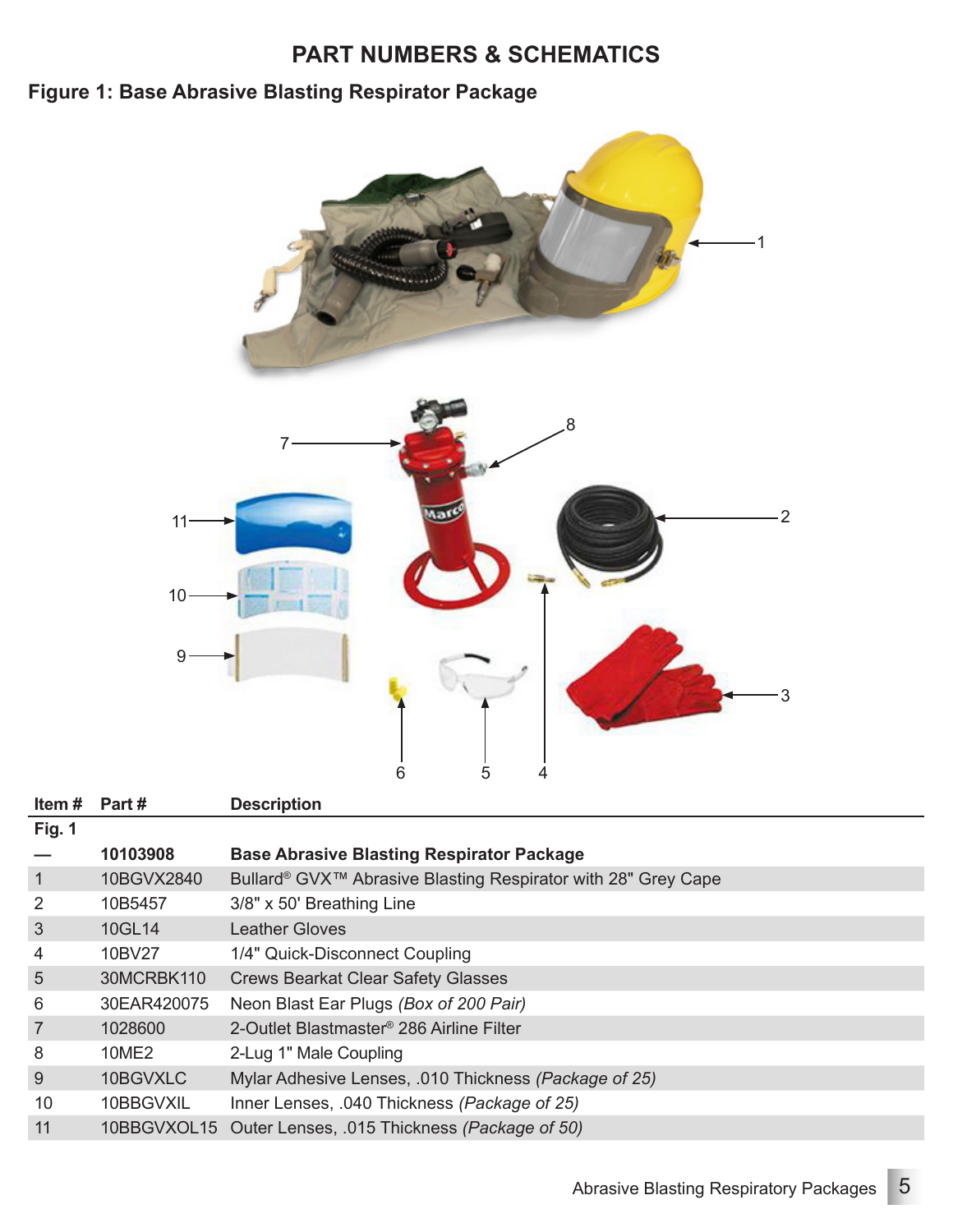## **PART NUMBERS & SCHEMATICS**

## **Full Abrasive Blasting Respirator Package**

| Item#           | Part #       | <b>Description</b>                                                        |
|-----------------|--------------|---------------------------------------------------------------------------|
| Fig. 2          |              |                                                                           |
|                 | 10103909     | <b>Full Abrasive Blasting Respiratory Package</b>                         |
| $\mathbf{1}$    | 1050136      | CO Monitor Calibration Kit - Complete                                     |
| $\overline{2}$  | 1050001      | <b>CO</b> Monitor                                                         |
| 3               | 1050102      | 12-Volt DC Electric Cord for CO Monitor                                   |
| 4               | 10BGVX2840   | Bullard <sup>®</sup> GVX™ Abrasive Blasting Respirator with 28" Grey Cape |
| $5\overline{)}$ | 10GL14       | <b>Leather Gloves</b>                                                     |
| 6               | 30MCRBK110   | <b>Crews Bearkat Clear Safety Glasses</b>                                 |
| 7               | 30EAR420075  | Neon Blast Ear Plugs (Box of 200 Pair)                                    |
| 8               | 10B5457      | 3/8" x 50' Breathing Line                                                 |
| 9               | 10BV27       | 1/4" Quick-Disconnect Coupling                                            |
| 10              | 10BGVXLC     | Mylar Adhesive Lenses, .010 Thickness (Package of 25)                     |
| 11              | 10BBGVXIL    | Inner Lenses, .040 Thickness (Package of 25)                              |
| 12              | 10BBGVXOL15  | Outer Lenses, .015 Thickness (Package of 50)                              |
| 13              | 1069538      | 3/8" x 5' Air Hose with Fittings                                          |
| 14              | 1028600      | 2-Outlet Blastmaster <sup>®</sup> 286 Airline Filter                      |
| 15              | <b>10ME2</b> | 2-Lug 1" Coupling                                                         |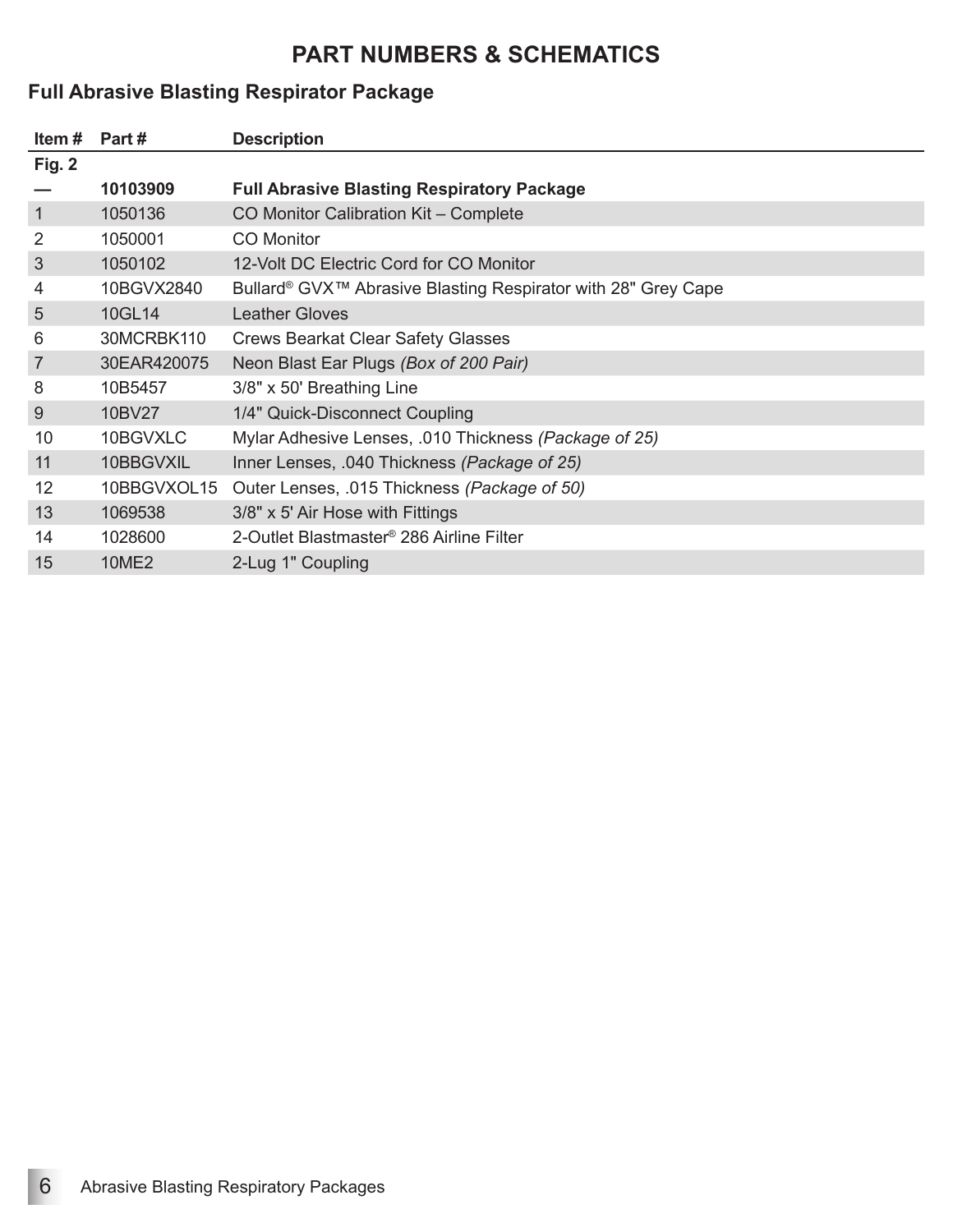## **PART NUMBERS & SCHEMATICS**

# **Figure 2: Full Abrasive Blasting Respirator Package**